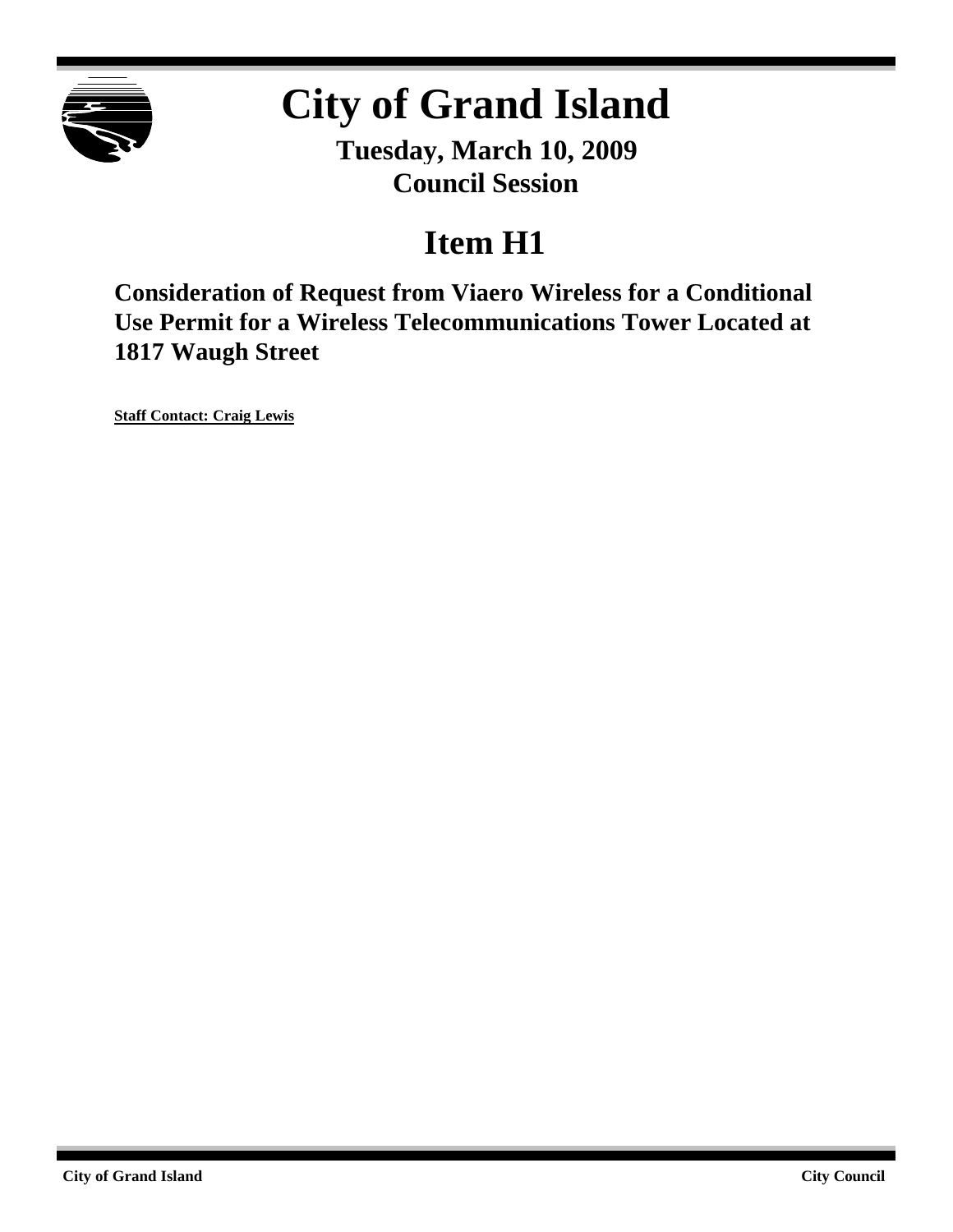# **Council Agenda Memo**

| From:                          | Craig A. Lewis, Building Department Director                                                                                                                  |  |
|--------------------------------|---------------------------------------------------------------------------------------------------------------------------------------------------------------|--|
| <b>Meeting:</b>                | March 10, 2009                                                                                                                                                |  |
| Subject:                       | Request of Chris Riha, Representing, Viaero Wireless for<br>Approval of a Condition Use Permit to Construct a<br>Telecommunication Tower at 1817 Waugh Street |  |
| <b>Item <math>\#</math>'s:</b> | $H-1$                                                                                                                                                         |  |
| $Presenter(s):$                | Craig Lewis, Building Department Director                                                                                                                     |  |

#### **Background**

This item was referred to this meeting from the February 24, 2009 City Council meeting.

This is a request to allow for the construction of a 100 foot monopole telecommunication tower at 1817 Waugh Street to facilitate the ir cellular service area. The property is currently zoned R-3, medium density residential, the Grand Island Zoning Code requires that all telecommunication towers receive the approval of City Council in the form of a conditional use permit prior to construction.

The intent of the tower and telecommunication facilities and antenna regulations are to protect residential areas and land uses from the potential adverse impact of the installation of towers and antennas through careful design, siting, and camouflaging, to promote and encourage shared use/collocation of towers, and to ensure that towers and antennas are compatible with the surrounding land uses.

#### **Discussion**

The City code specifies eight items to be submitted with the application for a tower development permit, all of those items have been submitted, with the exception of;

1). the engineering of the tower and foundation design, and, 2). a building permit application for the proposed tower. It appears reasonable to delay the submittal of these two items until after the City Council has approved the location. At the time of a request for a building permit then the engineering for the construction of the tower and improvements will need to be submitted before a building permit would be issued.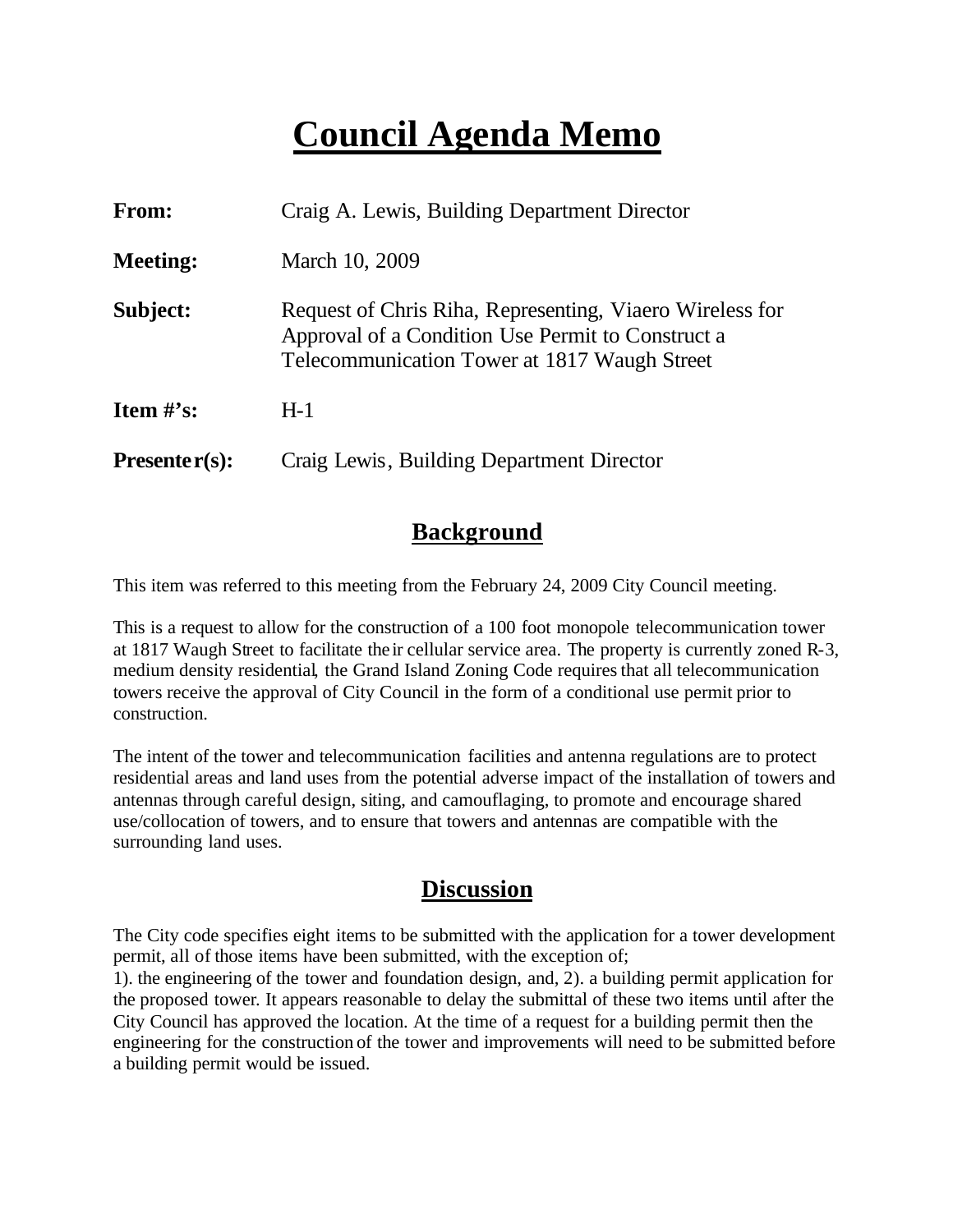Information attesting to a diligent effort to collocate with any towers within a one mile radius has been submitted by the applicant. There were two towers identified within the one mile radius of the proposed site, neither tower would facilitate the applicants proposed needs.

There were two deficiencies noted in the application, one was the exact location of the tower, to verify the required setbacks from adjacent property lines and the second is a landscaping plan. A landscaping plan is required as the proposal is to purchase the property and create an independent lot for the tower requiring landscaping to be installed adjacent to the streets in compliance with the City zoning regulation. The applicant has acknowledged the requirement and will include installation of street yard landscaping along with the development of the site.

The proposed tower location will be within the airport turning zone but appears to be 33' below the 150' height restriction imposed by the approach zone, a memorandum was sent to the Central Nebraska Regional Airport requesting their review and comment on February 6, 2009, as of this writing no concerns has been received.

### **Alternatives**

It appears that the Council has the following alternatives concerning the issue at hand. The Council may:

- 1. Approve the conditional use permit finding that the proposed use is a listed conditional use in the zoning code and that it will not be detrimental to public health, safety, and the general welfare of the community.
- 2. Disapprove or /Deny the conditional use permit, finding that the proposal does not conform to the purpose of the zoning regulations.
- 3. Modify the conditional use to meet the wishes of the Council
- 4. Refer the matter to a special committee for a determination of a finding of fact.
- 5. Table the issue.

### **Recommendation**

City Staff recommends that the Council approve the request for a conditional use permit to construct this telecommunication tower, finding that the request does promote the health, safety, and general welfare of the community, protects property against blight and depreciation, and is generally harmonious with the surrounding neighborhood.

## **Sample Motion**

Move to approve the request for a conditional use permit as specified in the staff recommendation published in the Council packet and presented at the City Council meeting and finding that the application will conform with the purpose of the zoning regulations.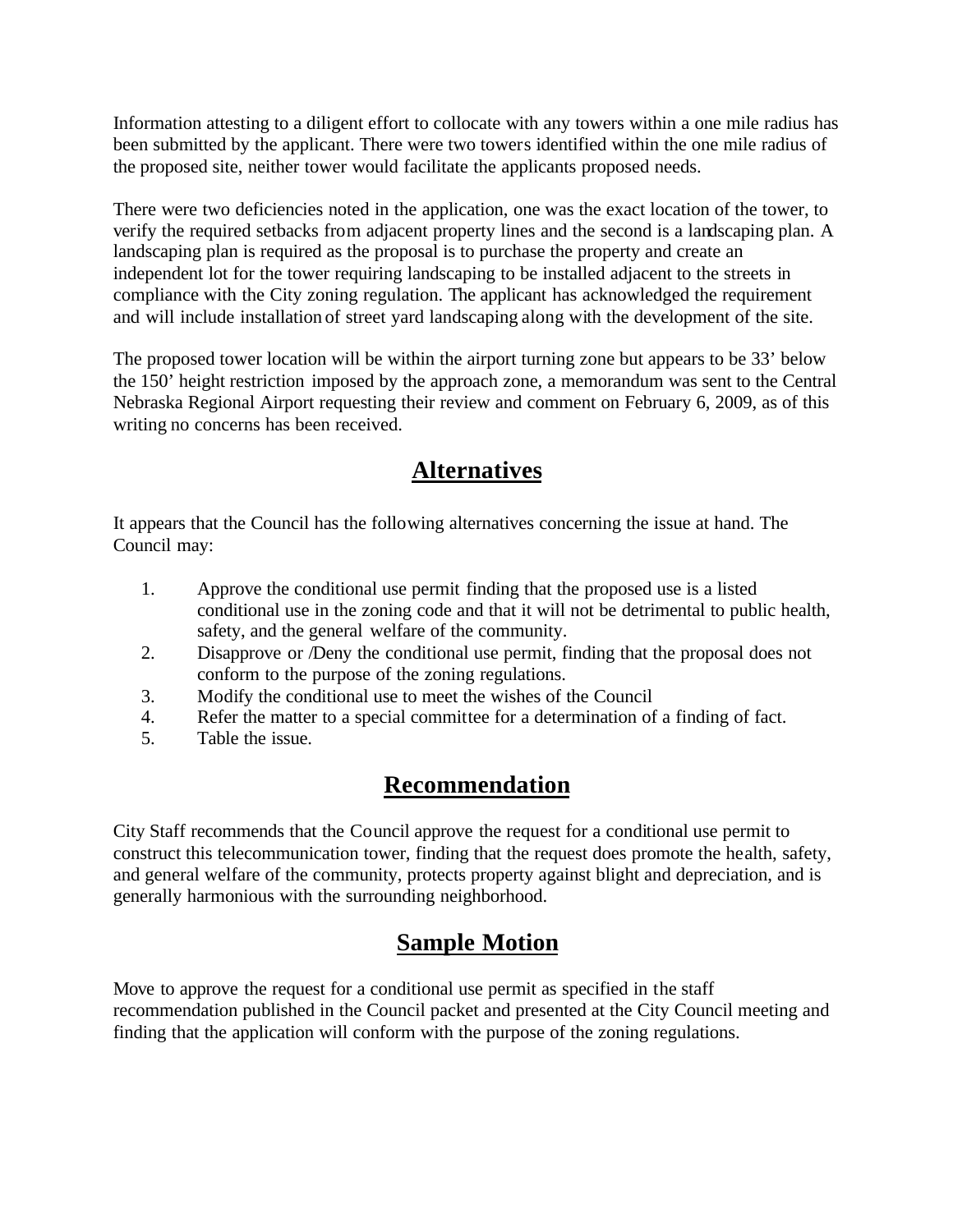| CITY OF<br><b>ISLAND</b>                                                                                                                                                                                                                                                                                                                                                                                                                                                                                                                               |                                                                                          | Non-Refundable Fee: \$200.00<br>Return by:<br>Council Action on: |
|--------------------------------------------------------------------------------------------------------------------------------------------------------------------------------------------------------------------------------------------------------------------------------------------------------------------------------------------------------------------------------------------------------------------------------------------------------------------------------------------------------------------------------------------------------|------------------------------------------------------------------------------------------|------------------------------------------------------------------|
| <b>Conditional Use Permit Application</b>                                                                                                                                                                                                                                                                                                                                                                                                                                                                                                              |                                                                                          | Building, Legal, Utilities<br>pc:<br>Planning, Public Works      |
| 1. The specific use/construction requested is:                                                                                                                                                                                                                                                                                                                                                                                                                                                                                                         |                                                                                          | Wireless Telecommunication Monopole Site.                        |
| 2. The owner(s) of the described property is/are:<br>*See Enclosed 6-Page Purchase Agreement - EXHIBIT A.<br>3. The legal description of the property is:<br>*See Enclosed Survey - EXHIBIT B. to the City of Grand Island, Hall County, NE.<br>4. The address of the property is:                                                                                                                                                                                                                                                                     | NE COLORADO CELLULAR, INC.<br>$d/b/a$ VIAERO WIRELESS<br>1900 Block on N. Huston Avenue. | Lots 2, 4 & 6, Blk. 29, Gilberts 3rd Add.,                       |
| 5. The zoning classification of the property is:<br>*See Enclosed Zoning Map - EXHIBIT C.<br>6. Existing improvements on the property is:                                                                                                                                                                                                                                                                                                                                                                                                              | R3                                                                                       | Medium Density Residential Zone.<br>Playground Equipment.        |
| 7. The duration of the proposed use is:                                                                                                                                                                                                                                                                                                                                                                                                                                                                                                                |                                                                                          | Unforeseen.                                                      |
| 8. Plans for construction of permanent facility is: Mid to Late-2009.                                                                                                                                                                                                                                                                                                                                                                                                                                                                                  |                                                                                          |                                                                  |
| 9. The character of the immediate neighborhood is: Commercial & Residential.<br>*See Enclosed 2 Pages of 4 Pictures - EXHIBITS D & E.<br>10. There is hereby attached a list of the names and addresses of all property owners within 200' of the<br>property upon which the Conditional Use Permit is requested.<br>*See Enclosed 16-Page Property Owners Report - EXHIBIT F.                                                                                                                                                                         |                                                                                          |                                                                  |
| 11. Explanation of request: VIAERO WIRELESS is proposing to construct a 100-FT<br>Monopole, 9'W x 17'L x 9'H Aggregate Building for housing supporting<br>Electronic Equipment, Backup Generator & 1,000 GA buried Propane Tank -<br>all enclosed by a Padlocked Oriental Cedar Wood Fence. Purpose of Site is<br>to improve Frequency Strength in immediate Proposed Area.<br>*See Enclosed Color Photo - Simulation Photo - EXHIBIT G.<br>I/We do hereby certify that the above statements are true and correct and this application is signed as an |                                                                                          |                                                                  |
| acknowledgement of that fact.<br>*See Enclosed Supporting Material for Justification of Site - EXHIBIT H.                                                                                                                                                                                                                                                                                                                                                                                                                                              |                                                                                          |                                                                  |
| Date                                                                                                                                                                                                                                                                                                                                                                                                                                                                                                                                                   | Chris R. Riha, Owners(s)<br>for VIAERO WIRELESS.                                         | Site Acquisition Manager                                         |
| $(970)$ 867-6767<br>Phone Number                                                                                                                                                                                                                                                                                                                                                                                                                                                                                                                       | 1224 W. Platte Avenue<br>Address                                                         |                                                                  |
|                                                                                                                                                                                                                                                                                                                                                                                                                                                                                                                                                        | Fort Morgan, CO 80701<br>City                                                            | Zip<br>State                                                     |

Please Note: Delays May Occur if Application is Incomplete or Inaccurate.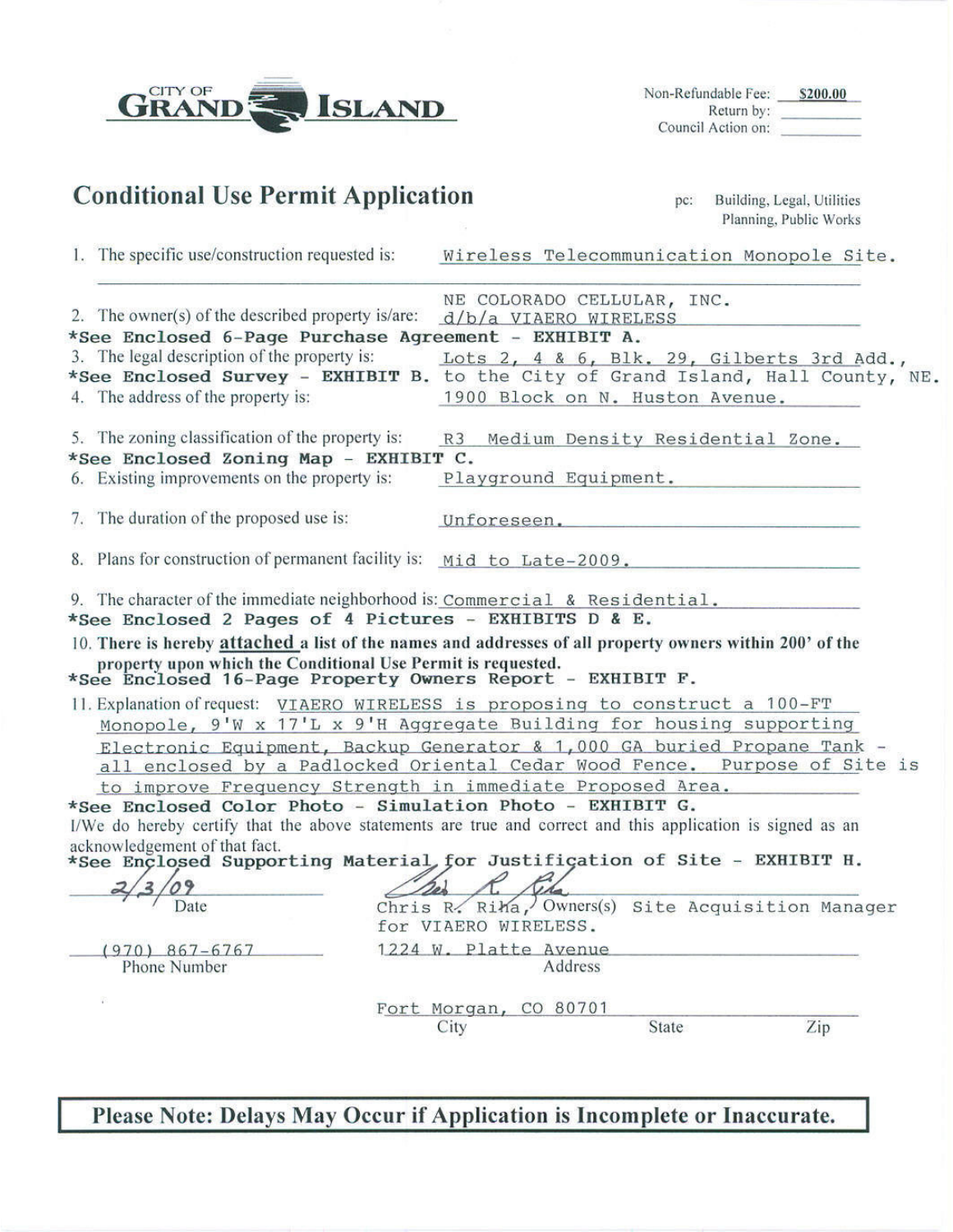Land Information MapSifter 5.0

GRAND ISLAND, NE 5-PTS SITE

**EXHIBIT B** Page 1 of 1